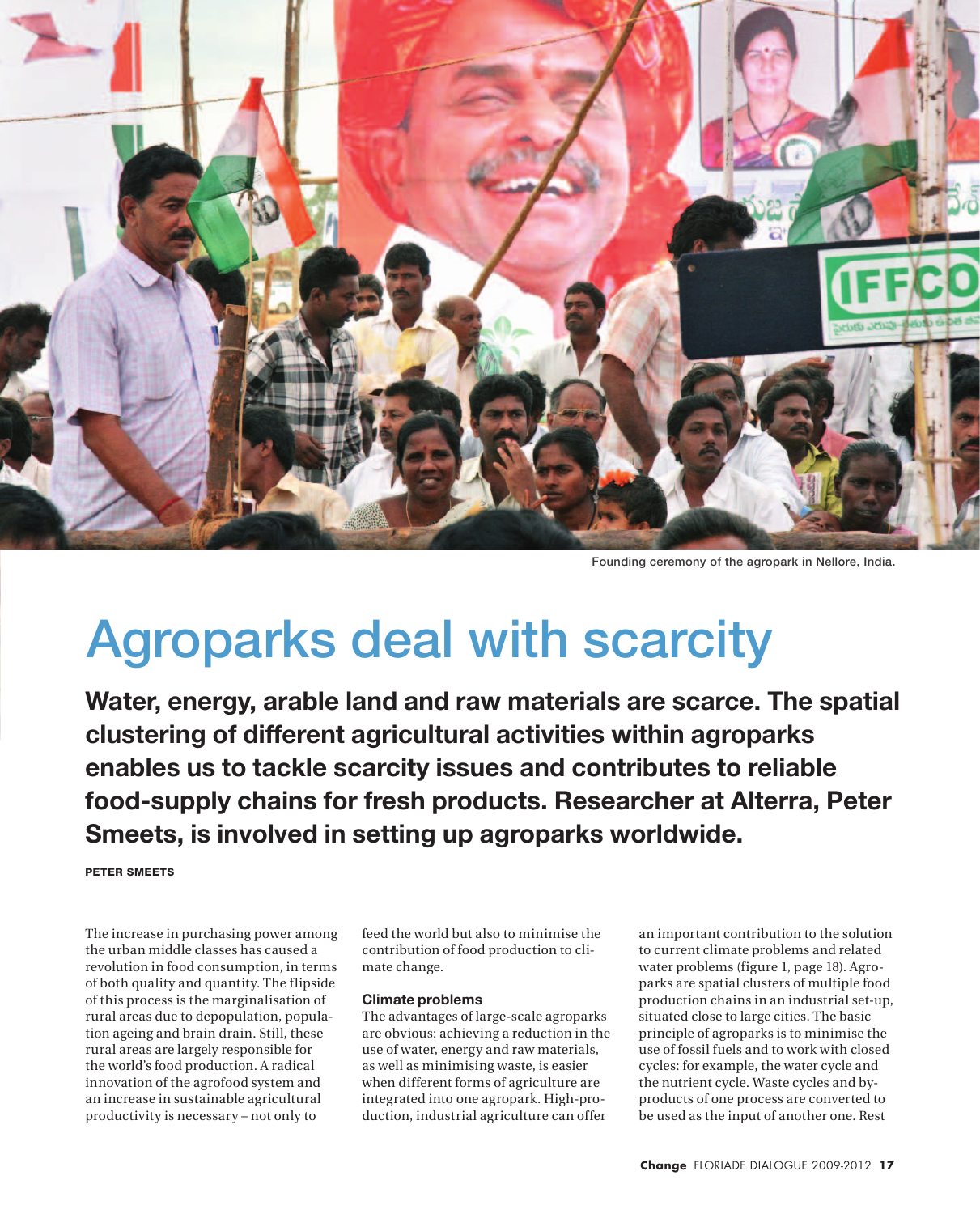## **Agroparks**

**Agroparks are integrated systems of greenhouse agriculture and/or animal production of meat and dairy products combined with the industrial processing of agro products. Energy production, as well as waste and water management, are integrated within the business model. An agropark delivers products throughout the year as efficiently as possible, independent of season and soil.**



Figure 1. Water-use per kilogram of product is compared in different tomatoproduction systems, from traditional open-field systems to high-tech systems in closed greenhouses

product goes straight into the digester, to supply energy to the park. By integrating as many production processes as possible, there will be a decrease in transportation, and hence in the use of energy. Despite these benefits, there are many social, political and financial obstacles to overcome. Experience in recent years, however, offers useful lessons. The agropark concept is aimed at sustainable development. It evolves from a 'creative research-by-design' process (codesign), in which knowledge institutes, entrepreneurs, non-governmental and governmental organisations cooperate.





## **Example 1**

**Agropark Nellore (figure 2 and 3) in India, covering 1,100 hectares, is designed to serve local as well as export markets. Figure 3 shows a 3D animation of the design. The agropark is an initiative of the Indian Farmers Fertilisers Cooperative, which had the land available in Andrha Pradesh. Its most critical success factor is the formation of joint ventures between Indian investors and international entrepreneurs. They add their operational knowledge to the project by supplying manpower such as technology assistants, trainers and professional coaches. At the same time, this joint venture has to cope with the stifling bureaucracy of the Indian government.**

Co-design focuses on the 'hardware' of the agropark, such as buildings and machines, as well as on time-consuming 'software aspects', such as education, training and communication. The more complicated aspects, such as co-operation structures and business development, are also taken into account in the co-creation process.

## **Problems to overcome**

Our co-design practice in recent years clearly shows that problems concerning business development and cooperation structures are the most complex to

solve. To establish an agropark, we have to convince entrepreneurs of the worth of different value chains in terms of collaborating in the industrial ecology of the park. They have to give up some of their independence in order to benefit from cost reductions. In Nellore, in India, we have learned how helpful the formation of joint ventures of Indian investors and international entrepreneurs is. (Example 1)

Another challenge is to stimulate small farmers to move away from existing subsidy schemes. How can they be convinced to change a lifelong learning attitude in

Figure 2: The founding ceremony of Agropark IFFCO Kesan Nellore on 21 March, 2008. The ceremony was attended by 5,000 farmers. The agropark provides new employment in modern food production and processing.

Figure 3: Agropark IFFCO Kesan Nellore. From bottom to top: residential areas, R&D and training facilities (left) greenhouses (right), processing and livestock production; reserve space and logistic facilities (top left)